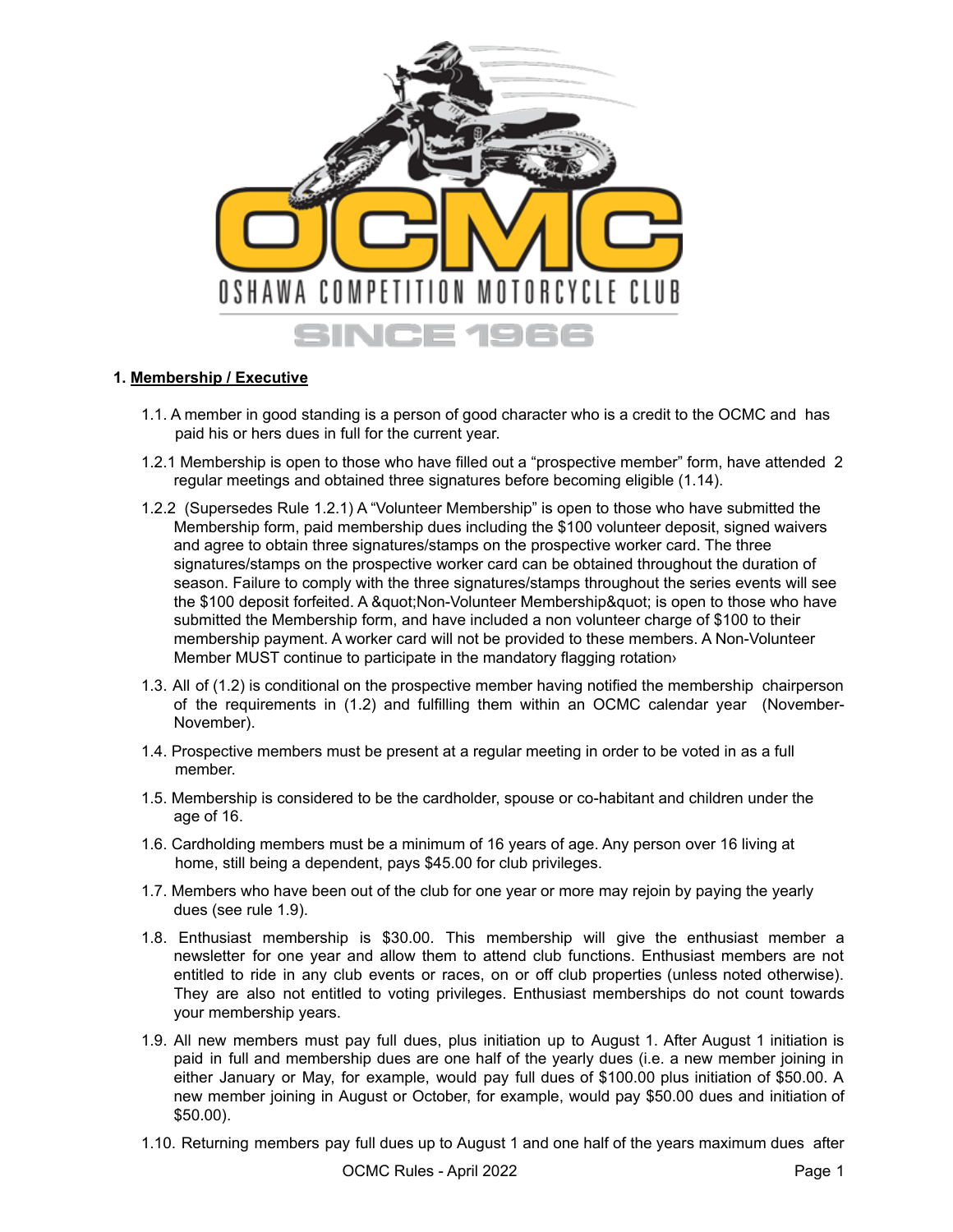August 1. Fee schedule as follows: If a returning member rejoins in January the dues are \$100.00, in February \$ 110.00, in March \$ 120.00 up until the general meeting prior to the mandatory MX, meeting in April when the dues become \$ 130.00 (the years maximum).

- 1.11. A non-OCMC member may participate in any OCMC events. All riders and racers wishing to participate must be an OCMC member in good standing or purchase a day-pass at the cost of double the race fees. Each non-member may only purchase three day passes per racing season.
- 1.12. Life Membership Criteria: Eighteen consecutive years as a cardholder will entitle one to life membership. At this time a certificate or Pin will be presented to the life member. Life members will not pay yearly membership dues but are still required to pay per event they wish to enter (unless hosting said event). Life members must sign a membership and waiver form each year to inform the executive that they wish to continue their "active life membership" status. Failure to sign yearly waivers may result in membership status becoming "in-active". The number of life members will not be based on total membership. CMA, OO, OFTR or other interclub membership has no influence on life membership. Life membership will not be based on service rendered.
- 1.13. Recognition pins will be given to club members at the 10 and 15 year consecutive marks.
- 1.14. All members who are in good standing will receive a worker card. For every 3 hours worked (either a Monday MX work night or a cross country/enduro), the member shall obtain a signature from the event chairperson or an executive member in attendance. Once the member has obtained 3 signatures (and submitted their work card), he or she is entitled to one free single ride at a non-sanctioned OCMC event. Please note: Only 1 signature/membership/event.
- 1.15. Members who chair an OCMC organized event are not required to pay an entry fee for that event. If they do not ride in their event, and elect to work it, then they shall receive a pass which will enable them to ride another event at no charge. This includes but is not limited to the following: MX marshal, referees, event chairperson.
- 1.16. At the first general meeting of the fiscal year, the newly elected executive will suggest to the membership, the cost of the membership renewal for the upcoming year. This will be voted upon by the membership at a regular meeting.
- 1.17. The elected executive shall be exempt from paying membership fees during their term in office.
- 1.18. Votes for executive members shall be restricted to one vote per cardholder (membership).
- 1.19. No proxy votes will be accepted.
- 1.20. Nominations for the next year's executive will be open two meetings prior to the last meeting of the fiscal year (last 2 meetings in October) and will close at the end of the last meeting in October; no further nominations will be added on election night. The new executive will be voted upon at the last meeting of the fiscal year (first meeting in November) using separate prepared ballots for each position listing all standing candidates. Nominees may decline at either nomination meeting, nominees must be present at the 2nd nomination meeting to stand for election or must send a representative to indicate their intention to do so. Absence will be interpreted as declining the nomination. Members may stand for as many positions as they are eligible for, if they are elected to a higher position their name is dropped from all other position lists. Positions will be voted on in this order: President (who has previously served on the executive), Vice President, Treasurer, Competition, Membership, Secretary, Quartermaster and Director. At the discretion of the executive members any position may be deemed a shared position.
- 1.21. At least one position of Director on the OCMC executive will be reserved for those members who have not served on the executive before. The 2nd position shall be open to ALL members of the OCMC. Further, one director shall be appointed by the incoming executive at the first executive meeting.
- 1.22. Competition in OCMC events (non Interclub) shall be restricted to members as described under "membership" unless otherwise agreed to by the membership body.
- 1.23. It shall be the sole responsibility of the elected competition chairperson to administrate the club activities pertaining to competition events.
- 1.24. Each event must have a chairperson whose responsibility includes the scheduling and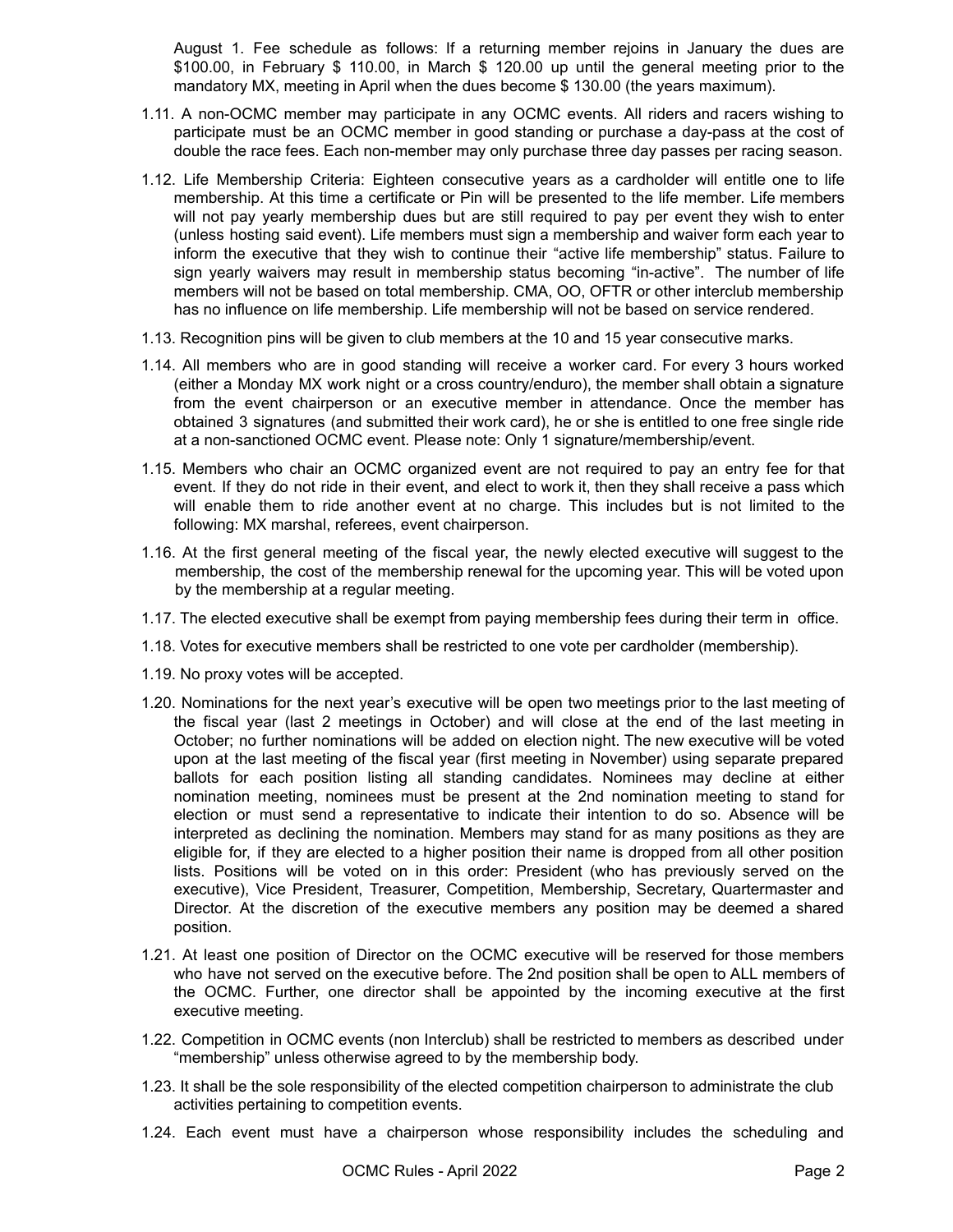administration involved in the promotion of an event. Furthermore, the executive shall reserve the right to sanction or Veto any or all activities of the event chairperson.

- 1.25. As required, when riding club events all participants must display their membership number clearly on the front and both side of their motorcycle only, in order to be scored and accumulate points. For club motocross events the same number must be displayed on all three number plates.
- 1.26. A regular meeting shall be held on the first Wednesday of every month with the exception of April/May (for membership sign up and mandatory meeting) and October (for elections). Dates for these months will be posted to the members in advance.
- 1.27. Where exceptions to rule 1.26 are necessary, OCMC members will be notified in the club newsletter.
- 1.28. Executive meetings will be held as often as deemed necessary by the current executive.
- 1.29. OCMC rules may be revised on an annual basis, the revisions must be attached to the news letter and posted on the web-site for review and comment. OCMC rules may be added, deleted or amended by a majority vote of attending members in good standing throughout the course of the year at a general meeting. The process will be carried out according to Parliamentary procedure where by the motion from the floor shall be discussed and voted upon at the subsequent meeting.
- 1.30. When an OCMC member works a specific Interclub event on the day prior to the event or the day of the event, the member and all those covered under the members family membership will be admitted free for that specific event.
- 1.31. The OCMC is a voluntary club, it is mandatory that each member flags their assigned event(s). A flagging list will be created in alphabetical order, the names will be posted in advance indicating who is required to flag that particular event. Flagging is restricted to persons 16 years of age and older.
- 1.32. Any expenses for OCMC activities exceeding \$200.00 must have prior approval from a minimum of two (non-related) executive members. Consultation with the OCMC treasurer is recommended.
- 1.33. The OCMC shall be represented at all CMA/OO/OFTR and Interclub regional meetings, the OCMC executive shall make known the results of the regional meeting at the next regular OCMC general meeting.
- 1.34. Any reference to the OCMC shall not be used in any publication without express permission of the majority of the presiding executive.
- 1.35. No member should earn money for the OCMC with intent of putting it towards membership fees. All money earned shall go directly to the OCMC.

#### **2. MX Marshal/Referees**

- 2.1. The MX Marshal will be appointed by the President prior to the start of each seasons racing. The MX Marshal will serve in this role for the duration of the MX season.
- 2.2. The MX Marshal will be responsible for enforcing all club rules in regards to competition during racing. The MX Marshal will identify infractions to the competition director along with the decided penalties. Where possible all infractions will be enforced as per the written rule. Where deemed reasonable the MX Marshal will use his/her discretion to handle incidents not specifically identified in the club rules.
- 2.3. The MX Marshal will have up to (3) referees assigned to work with and assist in monitoring the activities during each race night. The referees will report any infractions to the MX Marshal who will then act accordingly. At no point will a referee directly interface with a rider deemed to have committed an infraction.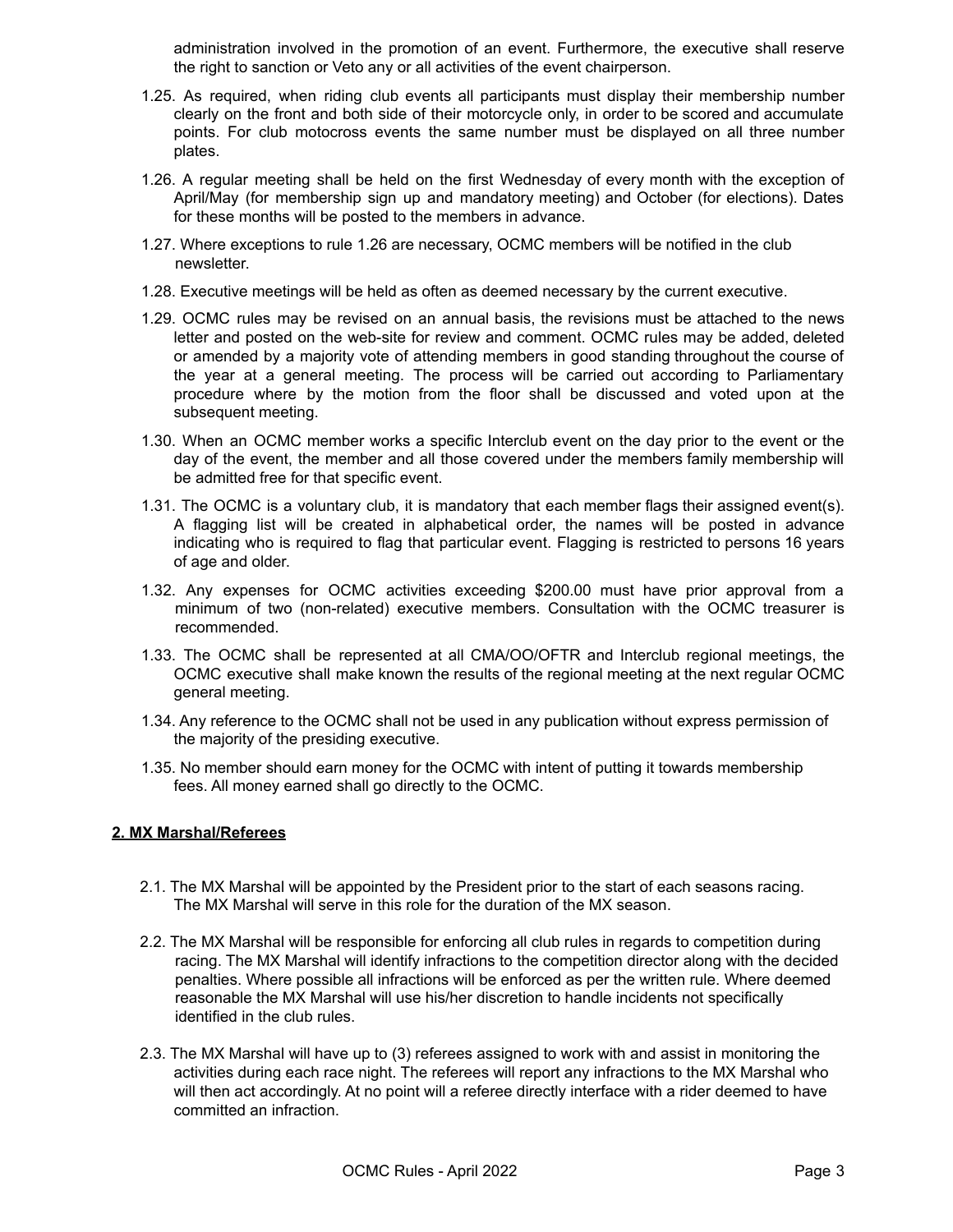2.4. The referees (up to 3) will be appointed by the president (in consultation with the MX Marshal) and will serve for the entire racing season. The duration of the term may be altered at the discretion of the president or MX Marshal.

## **3. Competition: Covers MX, Cross Country & Enduro Unless Under in a Separate Section**

- 3.1. General rules are listed below and shall be used in conjunction with rules supplied by either Off Road Ontario for Cross Country events or CMA for motocross where applicable.
- 3.2. All pets must be on a leash at all times.
- 3.3. MX Big Track Classes: Expert, Intermediate, Novice A, Novice B, Plus 30, Plus 40, Plus 50, Sportsman, Youth 7-11 A and B (B only if numbers permit), Youth 12-16 A and B (B only if numbers permit), Ladies A, Ladies B and Heritage class (big wheel only), must be 25 years old from current calendar year.
- 3.4. MX Small Track Classes: Pee Wee Beginner A (This is a beginner class, no performance/race ready type bikes will be permitted), Pee Wee Beginner B, (This is a beginner class, no performance/race ready type bikes will be permitted), Pee Wee Intermediate A, Pee Wee Intermediate B, Pee Wee Expert, Girls A, Girls B, Junior Sport, Junior Beginner, Junior Intermediate, Junior Expert.
- 3.5. Cross Country Classes: Expert, Intermediate, Novice A, Novice B, Plus 30, Vet expert (38 and older), Plus 40, Plus 50, Ladies A, Ladies B, Youth A minimum 65 cc to 105 cc maximum for 2 stroke, 150 cc maximum for 4 stroke with 19" front wheel (max), Youth B up to 85 cc up to 17" front wheel (max), Pee wee 50 cc 2 stroke or 4 stroke, maximum 80 cc 2 stoke trail bike or 100 cc 4 stroke 14" front wheel (max).
- 3.6. Move up points are applied to all progressive motocross classes on both the big and small bike tracks. Riders cannot be forced to move from one class to another thru accumulation of move up points if they are not comfortable for safety reasons.
- 3.7. All qualitative assessments required for move ups will be at the discretion of the competition director and/or his/her designate. In these circumstances their decision is final and binding. An example of qualitative assessments would be riders moving from one class to another, riders deemed to be sandbagging, riders in a class deemed to be over capacity due to safety concerns may be advanced to the next class, and of course new motocross riders/members.
- 3.8. Move up points will be assigned based on the **overall** position of the day as follows: 1st 4 points, 2nd – 3, 3rd – 2, 4th – 1.
- 3.9. Once you have earned 25 move up points (as/3.7), you must move up.
- 3.10. At the end of each major series and in preparation for the next season move ups will be done. Move up points will be carried over between series and from year to year. Move up points will be zeroed for those who have been moved up.
- 3.11. You cannot move up a class with out earning the required move up points.
- 3.12. You cannot move down a class.

3.13. Points for Club events- The breakdown will be as follows: 1st place- 25pts; 2nd place. 22 pts; 3rd place- 20pts; 4th place- 18pts; 5th place-16pts;6th place-15pts 7th place- 14pts; 8th place 13pts;

9th place- 12pts; 10th place- 11pts; 11th place- 10pts; 12th place- 9pts; 13th place- 8pts; 14th place- 7pts; 15th place- 6pts; 16th place- 5pts; 17th place- 4pts; 18th place- 3pts; 19th place- 2pts;

20th through last place- 1 pt. These points will be awarded per moto/heat. Anyone who starts a moto and "DNF's" shall be credited with last place points. Last place is defined as one point, unless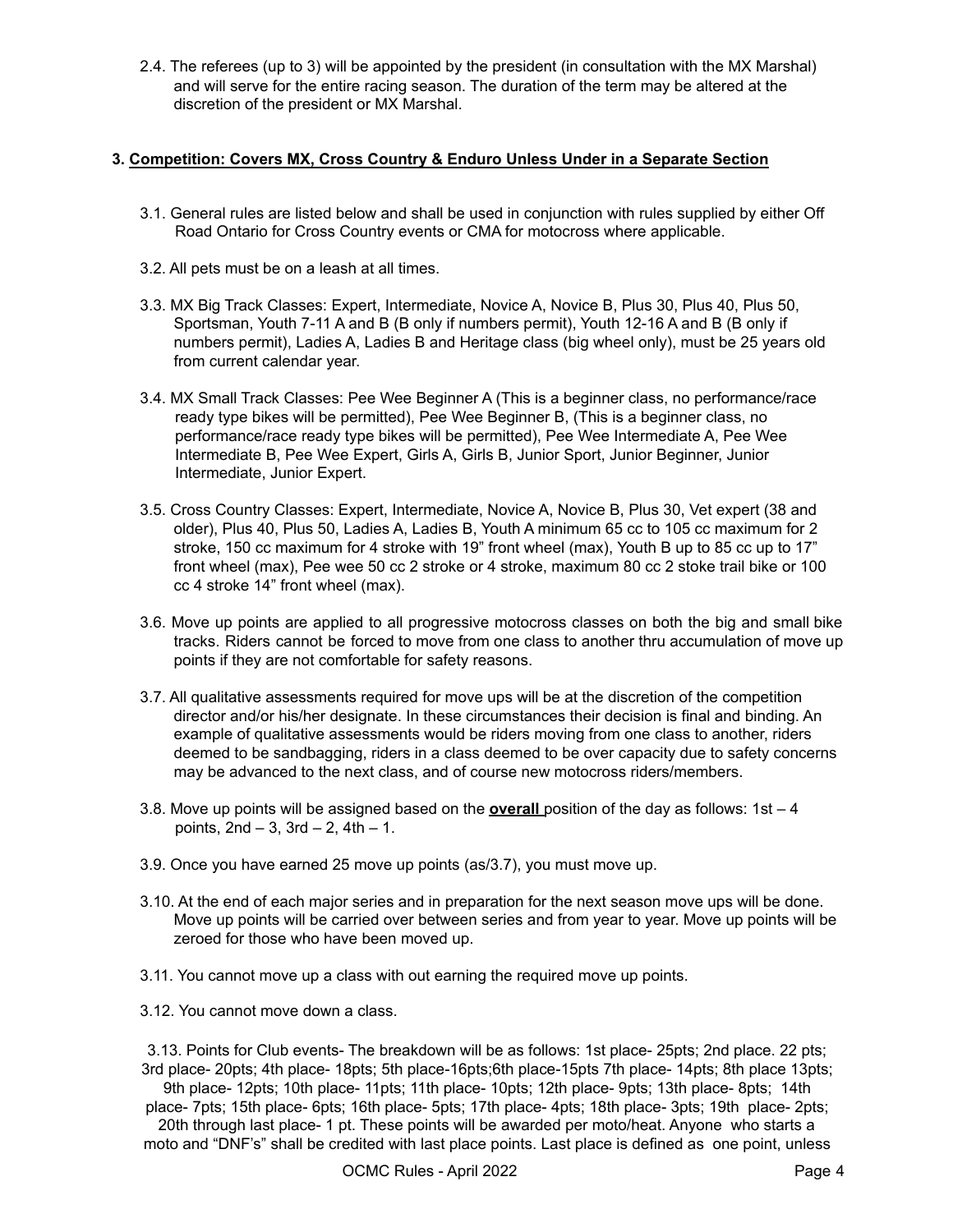more than 15riders. Overall points for the event will be credited towards the high point awards. They will be credited as 25,22, 20,18,16,15,14,13,12,11,10,9,8,7,6,5,4,3,2,1.

- 3.14. The high point award will be presented at the annual awards banquet. Awards will be given for all types of events providing there were two or more events of that particular type of competition held. High points will be awarded to Mighty Mini (highest points of any class on small track MX plus, peewee A cross country), Youth 7-11 A or 12-16 A plus cross country, Youth A, Ladies A and big wheel intermediate or expert rider with highest combined points.
- 3.15. The number one plate will be kept for the rider accumulating the most points in OCMC events in the preceding year. The riders' regular OCMC number (the number issued to the rider during the previous year) will be held while the rider holds the number one plate.
- 3.16. Youth class riders will be a maximum of 16 years of age as of January 1st of the current year and shall ride a maximum of 105 cc two stroke or 150cc four stroke maximum front wheel size of 19" (except cross country, youth B max 85 cc 2 stoke and 17" front tire size).
- 3.17. Big Wheel progressive classes consist of large wheel bikes and are designated Novice A, Novice B and Intermediate.
- 3.18. Youth and Ladies classes shall be run separate from other classes in speed events.
- 3.19. Youth or lady riders may ride with big wheel classes with special permission from competition director. Veterans will consist of 3 classes. One being plus 30, the other being plus 40 and the final being plus 50 as of January 1st of the current year.
- 3.20. The OCMC Novice, Youth and Ladies MX classes shall be split into A and B when rider numbers permit. Rider classification will be based on rider skill as determined by the OCMC Competition director.
- 3.21. At the OCMC club enduro riders may ride in their CMA/OO/CMRC ranked classes (with the exception of pro). OCMC sportsman and veteran classes will also be run.
- 3.22. Under age riders will not be permitted to ride the OCMC enduro or trail rides where a drivers license is required.
- 3.23. Sportsman Class Motocross is to remain a non points class. Any rider who rides in a "points" class is ineligible to enter the sportsman class at the next meet. No small wheeled motorcycles. Start handicaps are at the discretion of the organizer/chairperson. A non points class will not take precedence over a points class.
- 3.24. In the event of a points tie at the end of a racing series, the win will go to the competitor with the most number of 1st, 2nd, or 3rd place finishes and so on.
- 3.25. Results will be deemed official and final 4 weeks after the event has taken place. No discussion of alteration will be entertained after 4 weeks.
- 3.26. Competitors must wear approved riding equipment in good condition including but not limited to: Full sleeve motocross jersey, motocross type protective pants, motocross boots, goggles, gloves & helmets must be certified by at least one of the following standards: JIS T 8133:2007, Snell M2010
- 3.27. Competition tires may be used but chains and cleats are prohibited. The use of paddle, scoop or continuous radial rib tires is prohibited.
- 3.28. When a starting gate is used, the front wheel must be within 50 cm of the gate when the 5 second signal is given. Failure to comply may result in a false start penalty at referee's discretion.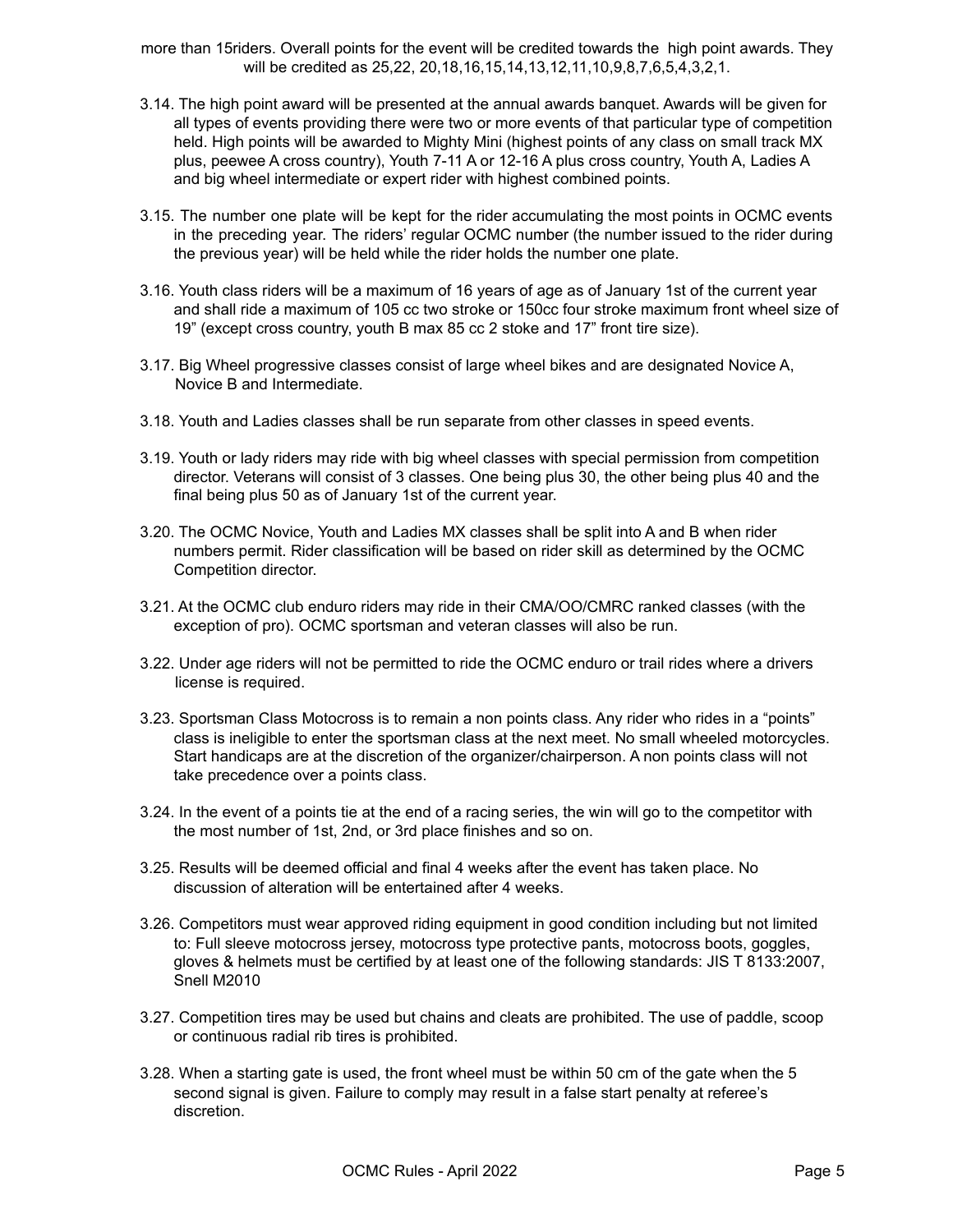- 3.29. In conjunction with 3.28, bikes must be perpendicular to the gate.
- 3.30. If in the referee's opinion it is necessary to stop an event after at least 50% of the total time has been covered, the race may be considered complete.
- 3.31. You may appeal any disciplinary decision by presenting your appeal (with advance notice) at the next regular OCMC meeting.

# **4. OCMC Club Enduro:**

- 4.1. Off Road Ontario rules apply except for timekeeping.
- 4.2. Start of event 3-4 riders on a minute.
- 4.3. Free area in between race sections.
- 4.4. Starts of checks are: check in on any minute, must start on a whole minute.
- 4.5. Check outs are timed to the second.
- 4.6. No hour out's, but check's are closed 1/2 hr after the last rider is expected to arrive based on the unofficial average speed time of the event or when the sweepers advise the check people that there are no other riders are expected.
- 4.7. Riders are to start on there row but can ride with there buddy or family and can show up to checks early or late and will not be penalized with the exception that the check is still open or if they arrive too early.
- 4.8. At gas there will be flip cards with key time to restart riders to allow check crews to be in place.
- 4.9. Rider's must add there own scorecard and post on scoring board.

## **5. Cross Country Rules ( As/Off Road Ontario):**

# 5.1. **Race Procedure**

- 5.2. All large wheel events shall run a designated time of not less than 2 hours. No event should run longer than 2 hours and 45 minutes. The event referee may decide to call the event prior to the full duration in the event of inclement weather which at their discretion threatens the safety of the participants, property or any other person.
- 5.3. The event shall be deemed official if half of the original duration is completed.
- 5.4. Track re-routing may also be deemed necessary from time to time at the referee's discretion to ensure participant safety, progress of the race and fairness to participants shall be considerations in so doing.
- 5.5. All Championship Cross Country tracks must be a minimum of six (6) km long as initially laid out at the start of the event. A longer course is more desirable.
- 5.6. **Course Marking:** The official route, which must not be left for any reason whatsoever, will be indicated by brightly coloured arrows and plastic tape/ribbon where needed.
- 5.7. **Arrows: Orange arrows -** Main course **Pink arrows** Pro/Expert class options. **Green arrows -** Vintage, Ladies, and Beginner class options. **Corner Warning Arrows**- Arrow pointing down on a 45 degree angle in the direction of the turn. Corner warning arrows are placed approximately 0.1km before the turn. **Caution Arrows**- Arrow or arrows pointing straight down. **"W" Arrows** – Used to signal the riders that he/she made a wrong turn or missed a turn.
- 5.8. Event organizers who deviate from the official route marking scheme will fully explain the methods of route marking and colours used during the riders meetings.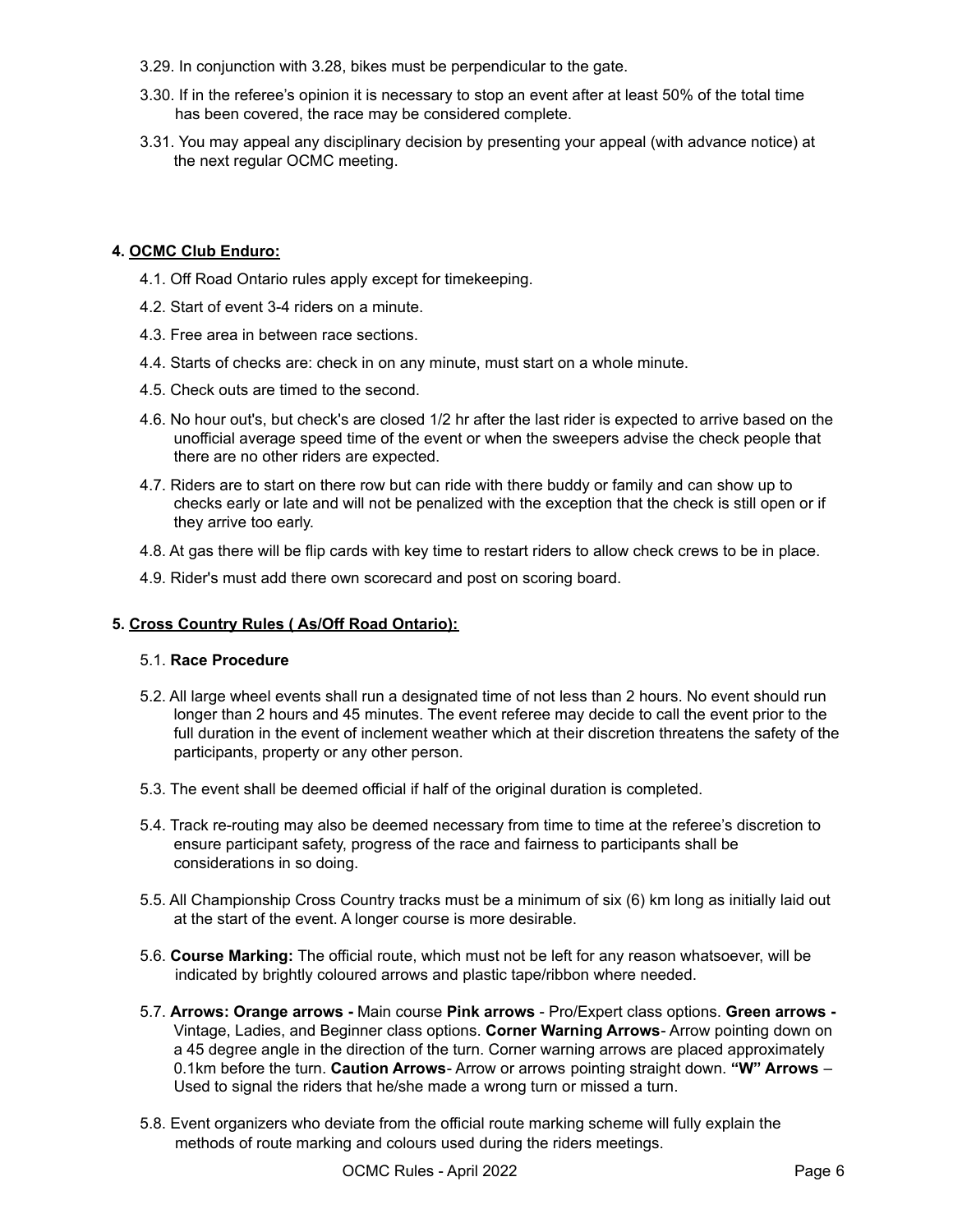- 5.9. **Additional Markings:** In those cases where the riders must follow a very definite route (i.e. on grassland, rough terrain, footpaths, etc), the organizers must indicate these passages precisely and very clearly by two rows of posts joined by a tape or double arrows on both sides of the trail. It is recommended that any course splits for the different classes be live and staffed at all times to ensure riders take the correct course.
- 5.10. **Morning Races:** The first rider to cross the scoring area at or after the 2 hour mark will receive the checkered flag and his exact finishing time (to the nearest second) shall be recorded. All subsequent riders shall be given the checkered flag and their exact finish times be recorded. Finish order will determined by laps completed and time to finish. Overall scoring (as well as class scoring) shall be based on total elapsed time (from time of start to time of finish) and total laps completed. It therefore may be possible that the first rider to receive the checkered flag may not be the overall winner.
- 5.11. **Afternoon Races:** The first rider to cross the scoring area at or after the 2 hour mark will receive the checkered flag and his exact finishing time (to the nearest second) shall be recorded. All subsequent riders shall be given the checkered flag and their exact finish times be recorded. Finish order will determined by laps completed and time to finish. Overall scoring (as well as class scoring) shall be based on total elapsed time (from time of start to time of finish) and total laps completed. It therefore may be possible that the first rider to receive the checkered flag may not be the overall winner. **Note:** It is recommended that the referee give the riders as much information as possible regarding the length of the race using flags and pit boards, (Half way, 2 laps to go, etc.), so that they can plan their gas stop strategy.
- 5.12. **Finisher:** A rider who finishes a minimum of one complete lap will be considered a finisher.
- 5.13. A rider must finish in the top 20 of his/her class to receive championship points. Riders who are DNF or disqualified will not receive points.

#### 5.14. **Start Procedure:**

- 5.15. Starting procedures will be explained at Riders Meeting.
- 5.16. Riders, pit crew members, machines and equipment are not permitted on the starting line until authorized by the race official.
- 5.17. Each wave will start at exactly one minute intervals.
- 5.18. The afternoon race start order will be Pro, Expert, Vet Experts and Intermediate.
	- 5.19. The Morning race start order will be Veteran, Novice, Super Veteran, Masters, Ladies, Beginner and then any optional classes that the event organizer wishes to run will follow.
	- 5.20. Complete classes should be combined to start fewer waves if number of entries allow.
- 5.21. Riders shall line up on their assigned starting row on a first come basis when directed by the race official.
- 5.22. No practice runs or practice starts.
- 5.23. All starts are dead engine with the rider on the motorcycle. The blue flag will signal all riders to turn off their engines.
	- 5.24. A "10 Seconds" signal will be given before the green flag is thrown. At the "10 Seconds" signal, all crew members must clear the start area and exit behind the next row to start.
- 5.25. All flags and signals will be explained by the referee or designate at the riders meeting. 5.26.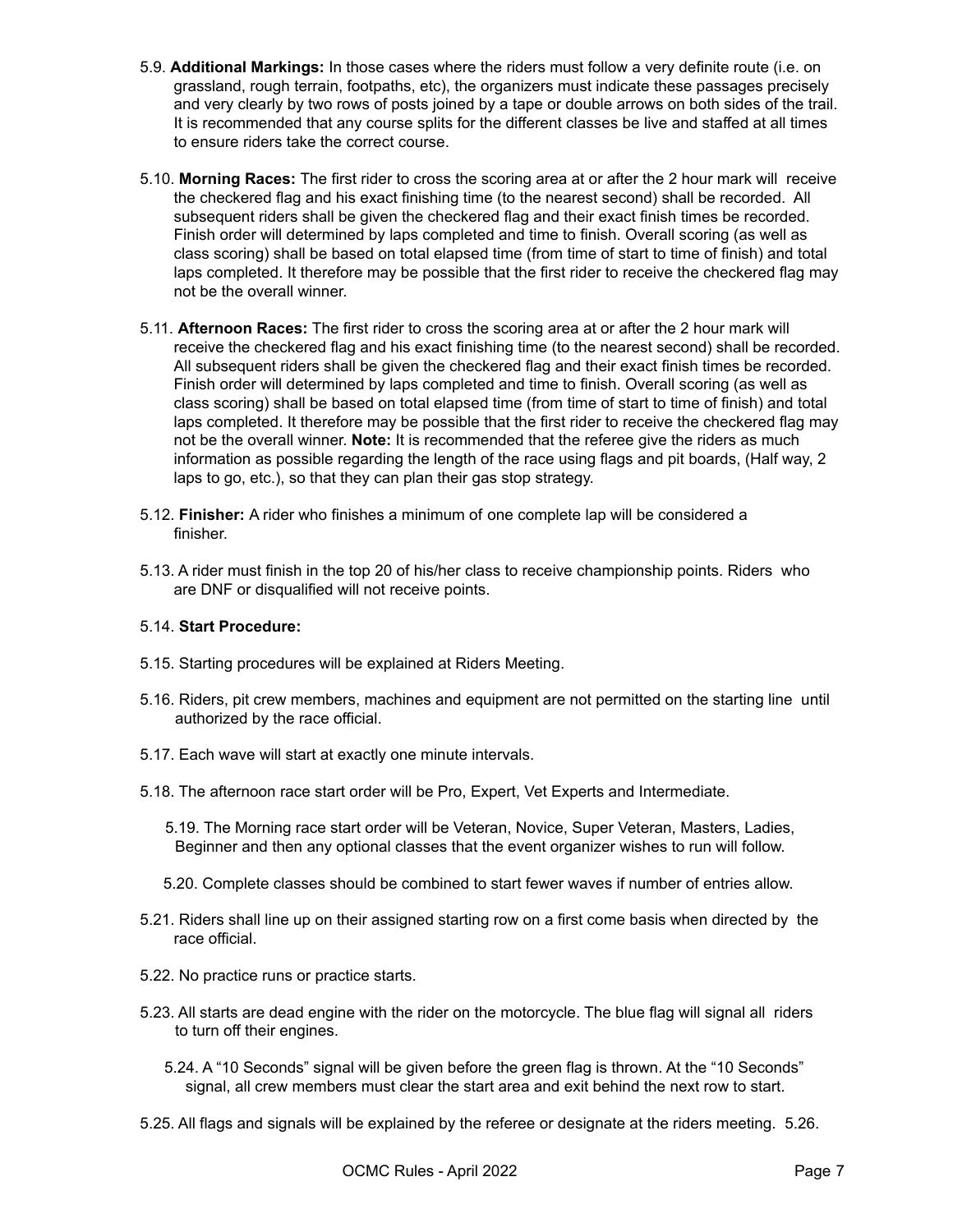### **Numbers and Scoring:**

- 5.27. The top 10 competitors in the pro class of the Cross Country championship of the previous year will be allowed to display their earned number on their motorcycles during all Cross Country competition.
- 5.28. Pro Riders will display a red number plate with white numbers. Only those riders earning Championship numbers may display a top ten number.
	- 5.29. It is the responsibility of the promoter to score riders properly. It is the rider's responsibility to display the proper number plate with legible numbers.
- 5.30. Where electronic scoring is employed, the rider must ensure that they have secured their transponder to their bike or equipment in the proper location and method, and that they have had it scanned at sign in and that it is in working order.

## 5.31. **Refueling Area (Pit Lane):**

- 5.32. Riders will only refuel in the designated refueling area which will be located after the scoring/finish line area.
- 5.33. The organizer will provide a minimum of two 3A10BC rated fire extinguishers for the refueling area and ensure that volunteers and pit crews know the location of the extinguishers. Volunteers\course marshals assigned to the refueling area will ensure that they are familiar with the operation of the extinguishers.
- 5.34. Smoking is prohibited in the refueling area.
- 5.35. Riders are not to be at race speeds while entering and exiting the pit lane. Violation and subsequent penalties are at the discretion of the referee.
- 5.36. Motors are to be shut off while refueling.

## **6. Sound Policy:**

- 6.1. Each bike is required to be sound tested at the start of every new season and be no louder than 96 db, testing will be conducted as/SAE J1287 Stationary Sound Test Procedures as set out in the sound test manual. This includes the Heritage Class bikes.
- 6.2. Each rider will be issued a sound testing card which indicates the date the bike was tested. Each bike will be issued a sound test sticker for that current year which the sound testing director will apply on your bike, typically on the front number plate. Replacement stickers will be issued at the discretion of the sound testing director with proof of previous testing by showing your sound test card.
- 6.3. New members who join during the race season must make testing arrangements with the sound testing director in advance. Testing is required before you can enter an event.
- 6.4. If you modify your exhaust or purchase a new bike part way through the season you must make testing arrangements with the sound testing director in advance of your next event.
- 6.5. Exhaust systems and plugs must be securely attached to the frame of the motorcycle. If an exhaust system or plug becomes dislodged during an event, the rider could be black flagged by the MX Marshall and required to leave the track immediately. Proper repairs must be carried out prior to the motorcycle returning to that event.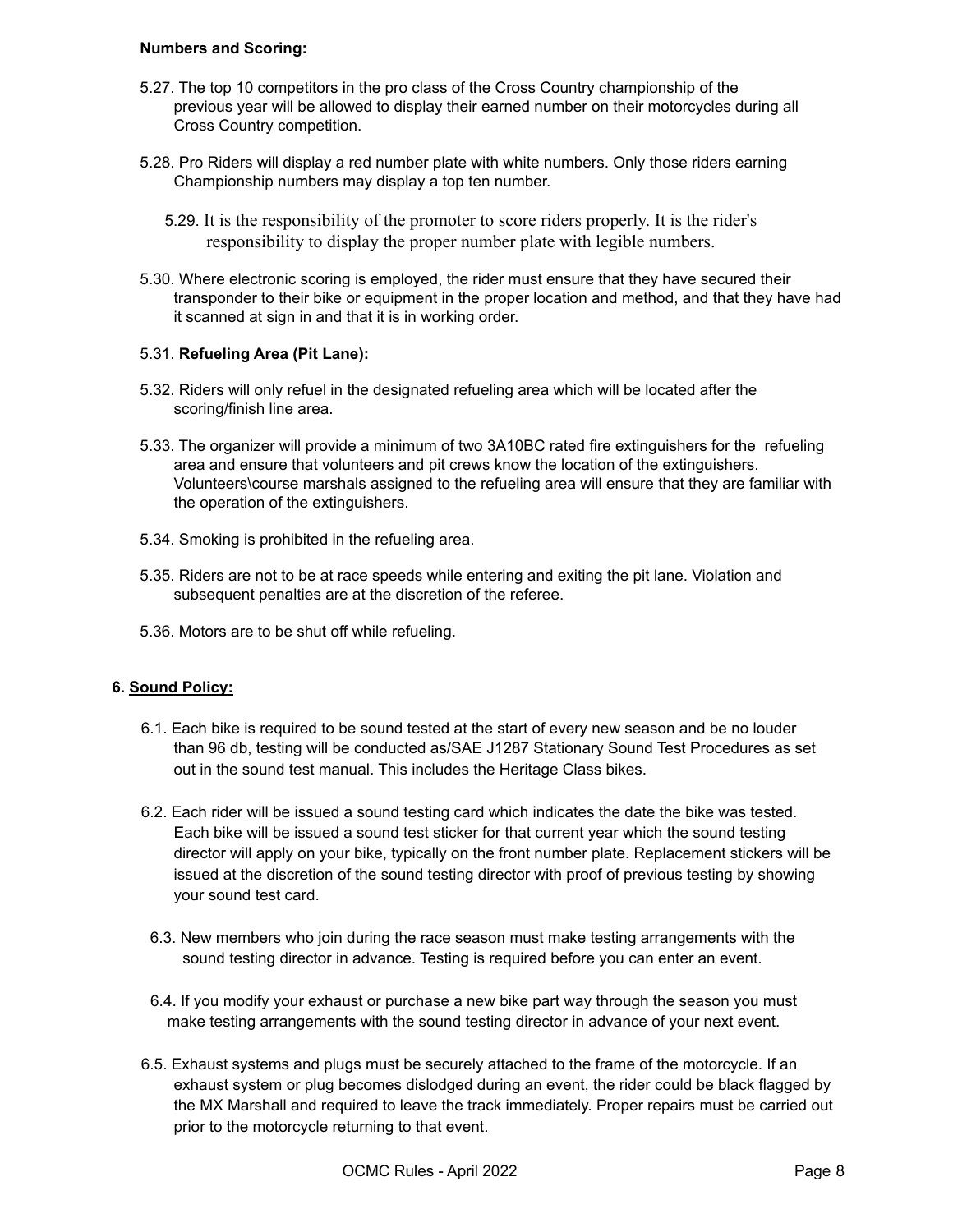- 6.6. All exhaust plugs which are installed on the exterior of the exhaust must be tethered in a suitable means so as to contain the plug to the bike if it becomes dislodged.
- 6.7. Should any person attending an OCMC event ride or attempt to ride at any time without the required exhaust plug or a 96 dB (A) (or less) tested exhaust will receive an automatic 3 race suspension.

### **7. Ice Racing**

- 7.1. All participants and volunteers must sign a waiver form and must attend the mandatory riders meeting prior to participating in the event.
- 7.2. All bikes MUST pass tech inspection. If your kill switch is not operational you will not be allowed to participate.
- 7.3. New riders to ice racing are required to wear a fluorescent coloured safety vest.
- 7.4. No one except riders officially entered in the event can ride or practice on any portion of the course on the day of the event.
- 7.5. No riders shall be refueling a machine at any other location than in pit row.
- 7.6. No dumping of any fuels, antifreeze or oils of any type on the ice.
- 7.7. No alcohol or drugs will be permitted at the event.
- 7.8. ¼" double flat, slotted head screw with a maximum height of .300" as measured from the top of the tire knobby. NO CHISEL HEAD SCREWS WILL BE ALLOWED.
- 7.9. All bikes must have a front guard installed.
- 7.10. All bikes must have a tether cord kill switch.
- 7.11. Both front and rear brakes must be in working condition.
- 7.12. Helmets must be worn at all times.
- 7.13. Leather boots must be worn at all times.
- 7.14. It is recommended that you also have the following: Elbow pads, knee pads, handlebar muffs and balaclava.
- 7.15. Eye protection such as goggles or face shields must be worn at all times including practice.
- 7.16. Riders must use first gear only in pit row.
- 7.17. Snow plows have the right of way. Plows will plow from the race line outwards and then inwards or visa versa.
- 7.18. There will be no passing another rider within 50' of a snow removal vehicle. Doing so will result in automatic disqualification from the event.
- 7.19. When a faster rider is trying to pass, hold your line, don't race with them and let them pass.
- 7.20. If for some reason you have to slow down or to exit the track, raise your left arm and do so in a safe manor.
- 7.21. Be sure to re-enter the track in the proper direction in a safe manor.
- 7.22. The referee/track Marshall has the right to remove any rider or team from the event if their machine is lacking in traction and control causing a safety concern to other riders, teams and spectators.
- 7.23. If in the referee's opinion it is necessary to stop an event after at least 50% of the total time has been covered, the race may be considered complete.
- 7.24. The referee/track Marshall has the right to remove any rider or team who rides in such a way as to endanger officials, other riders or public.